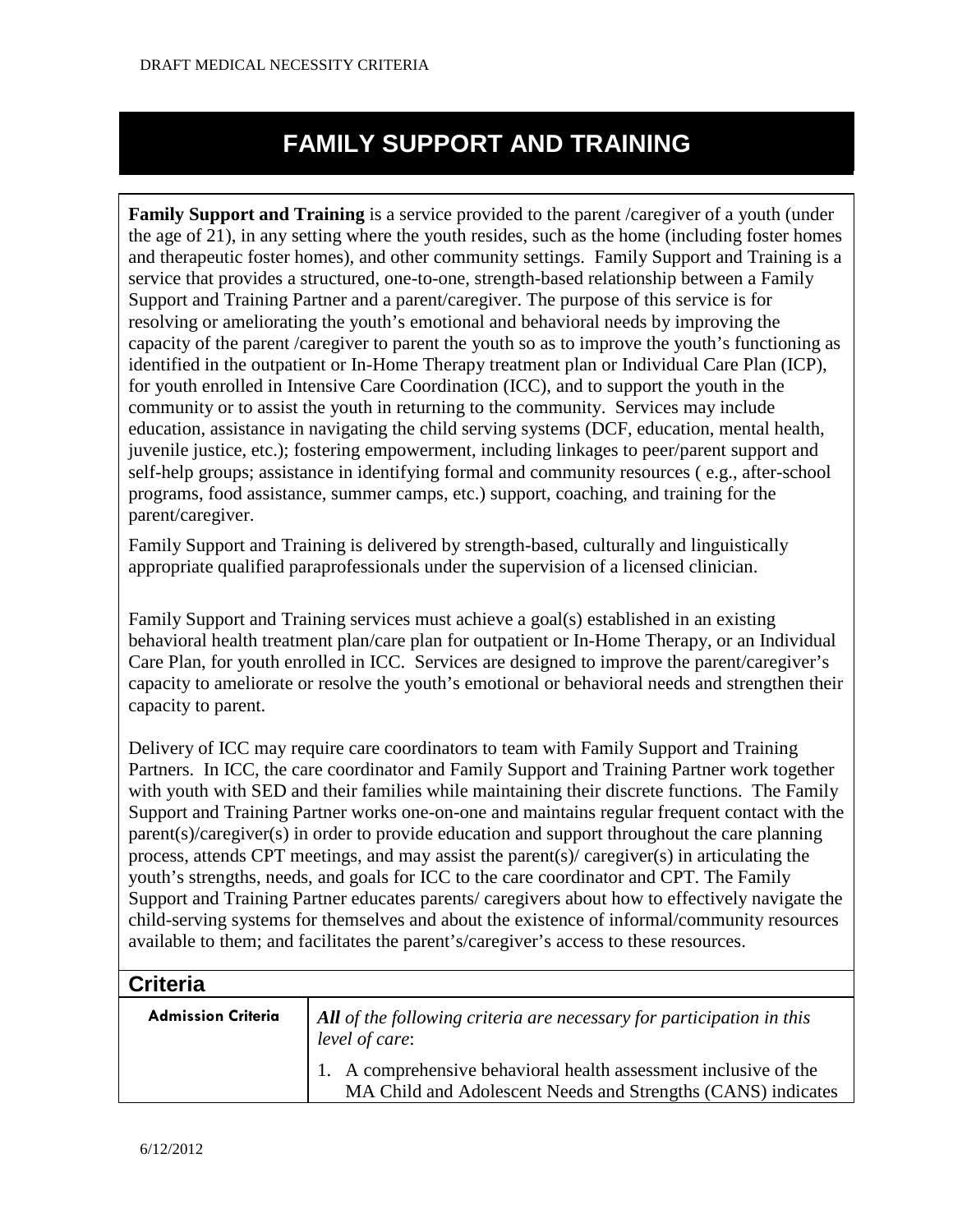|                                                                                        | that the youth's clinical condition warrants this service in order to<br>improve the capacity of the parent/caregiver in ameliorating or<br>resolving the youth's emotional or behavioral needs and<br>strengthen the parent/caregiver's capacity to parent so as to<br>successfully support the youth in the home or community setting.<br>If the member has MassHealth as a secondary insurance and is being<br>referred to services by a provider who is paid through the member's<br>primary insurance, the provider must conduct a comprehensive<br>behavioral health assessment. A CANS is not required. |
|----------------------------------------------------------------------------------------|----------------------------------------------------------------------------------------------------------------------------------------------------------------------------------------------------------------------------------------------------------------------------------------------------------------------------------------------------------------------------------------------------------------------------------------------------------------------------------------------------------------------------------------------------------------------------------------------------------------|
|                                                                                        | 2. The parent/caregiver requires education, support, coaching, and<br>guidance to improve their capacity to parent in order to ameliorate<br>or resolve the youth's emotional or behavioral needs so as to<br>improve the youth's functioning as identified in the outpatient or<br>In-Home Therapy treatment plan/ICP, for those youth enrolled in<br>ICC, and to support the youth in the community.                                                                                                                                                                                                         |
|                                                                                        | Outpatient services alone are not sufficient to meet the parent<br>3.<br>/caregiver's needs for coaching, support, and education.                                                                                                                                                                                                                                                                                                                                                                                                                                                                              |
|                                                                                        | The parent / caregiver gives consent and agrees to participate.<br>4.                                                                                                                                                                                                                                                                                                                                                                                                                                                                                                                                          |
|                                                                                        | A goal identified in the youth's outpatient or In-Home Therapy<br>5.<br>treatment plan or ICP, for those enrolled in ICC, with objective<br>outcome measures pertains to the development of the<br>parent/caregiver capacity to parent the youth in the home or<br>community.                                                                                                                                                                                                                                                                                                                                  |
|                                                                                        | The youth resides with or has current plan to return to the<br>6.<br>identified parent/caregiver.                                                                                                                                                                                                                                                                                                                                                                                                                                                                                                              |
| Psychosocial,<br>Occupational, and<br><b>Cultural and Linguistic</b><br><b>Factors</b> | These factors, as detailed, may change the risk assessment and should<br>be considered when making level-of-care decisions.                                                                                                                                                                                                                                                                                                                                                                                                                                                                                    |
| <b>Exclusion Criteria</b>                                                              | Any one of the following is sufficient for exclusion for this level of<br>care:                                                                                                                                                                                                                                                                                                                                                                                                                                                                                                                                |
|                                                                                        | 1. There is impairment with no reasonable expectation of progress<br>toward identified treatment goals for this service.                                                                                                                                                                                                                                                                                                                                                                                                                                                                                       |
|                                                                                        | There is no indication of need for this service to ameliorate or<br>2.<br>resolve the youth's emotional needs or to support the youth in the<br>community.                                                                                                                                                                                                                                                                                                                                                                                                                                                     |
|                                                                                        | The environment in which the service takes place presents a<br>3.<br>serious safety risk to the Family Support and Training Partner<br>making visits, alternative community settings are not likely to<br>ameliorate the risk and no other safe venue is available or<br>appropriate for this service.                                                                                                                                                                                                                                                                                                         |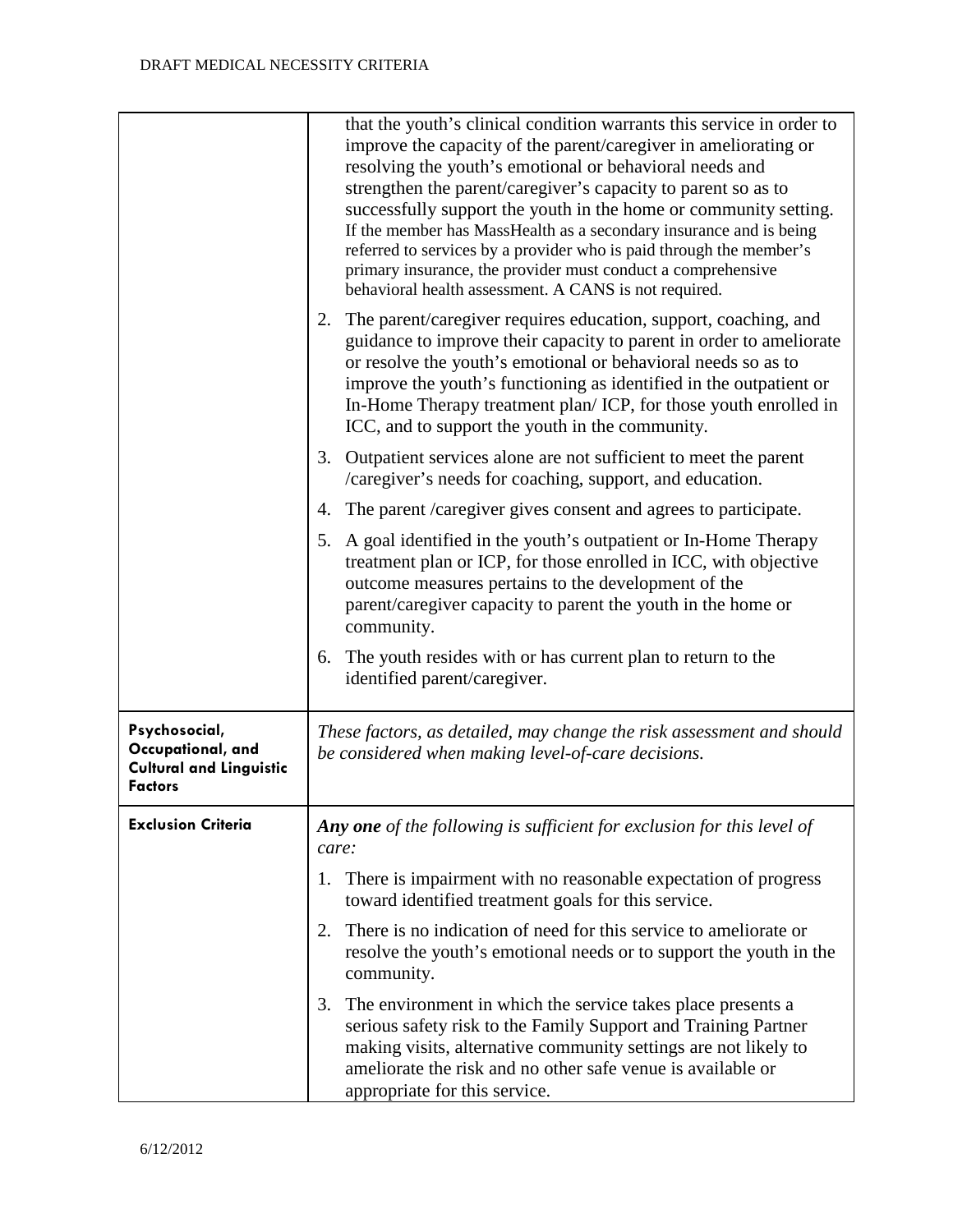|                                | 4. The youth is placed in a residential treatment setting with no<br>current plans to return to the home setting.                                                                                                                                                                                                                   |
|--------------------------------|-------------------------------------------------------------------------------------------------------------------------------------------------------------------------------------------------------------------------------------------------------------------------------------------------------------------------------------|
|                                | 5. The youth is in an independent living situation and is not in the<br>family's home or returning to a family setting.                                                                                                                                                                                                             |
|                                | The service needs identified in the treatment plan/ICP are being<br>6.<br>fully met by similar services from the same or any other agency.                                                                                                                                                                                          |
| <b>Continued Stay Criteria</b> | All of the following criteria are required for continuing treatment at<br>this level of care:                                                                                                                                                                                                                                       |
|                                | 1. The parent/caregiver continues to need support to improve his/her<br>capacity to parent in order to ameliorate or resolve the youth's<br>emotional or behavioral needs as identified in the outpatient or In-<br>Home Therapy treatment plan/ICP, for those youth enrolled in<br>ICC, and to support the youth in the community. |
|                                | 2. Care is rendered in a clinically appropriate manner and focused on<br>the parent/caregiver's need for support, guidance, and coaching.                                                                                                                                                                                           |
|                                | 3. All services and supports are structured to achieve goals in the<br>most time efficient manner possible.                                                                                                                                                                                                                         |
|                                | 4. For youth in ICC, with required consent, informal and formal<br>supports of the parent/caregiver are actively involved on the<br>youth's team.                                                                                                                                                                                   |
|                                | 5. With required consent, there is evidence of active coordination of<br>care with the youth's care coordinator (if involved in ICC), and/or<br>other services and state agencies.                                                                                                                                                  |
|                                | 6. Progress in relation to specific behavior, symptoms, or<br>impairments is evident and can be described in objective terms,<br>but goals have not yet been achieved, or adjustments in the<br>treatment plan/ICP to address lack of progress are evident.                                                                         |
| <b>Discharge Criteria</b>      | Any one of the following criteria is sufficient for discharge from this<br>level of care:                                                                                                                                                                                                                                           |
|                                | The parent/caregiver no longer needs this level of one-to-one<br>1.<br>support and is actively utilizing other formal and/or informal<br>support networks.                                                                                                                                                                          |
|                                | The youth's treatment plan/ICP indicate the goals and objectives<br>2.<br>for Family Support and Training have been substantially met.                                                                                                                                                                                              |
|                                | The parent/caregiver is not engaged in the service. The lack of<br>3.<br>engagement is of such a degree that this type of support becomes<br>ineffective or unsafe, despite multiple, documented attempts to<br>address engagement issues.                                                                                          |